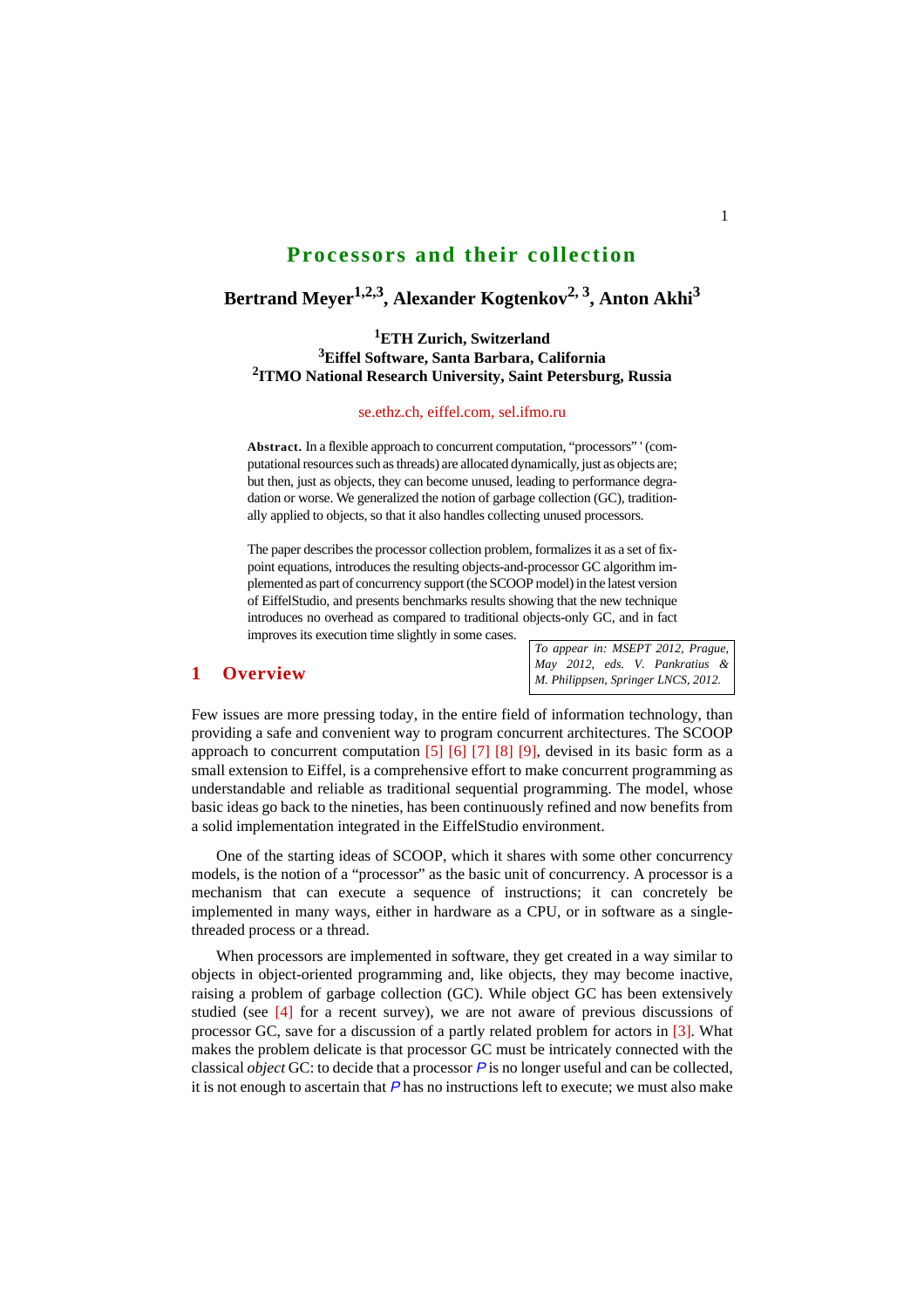sure that no live object from another processor has a reference to an object handled by <sup>P</sup> and hence retains the possibility or soliciting <sup>P</sup>.

The present article discusses processor garbage collection as implemented in the latest release of EiffelStudio. It is not an introduction to SCOOP (which may be found in the references listed above) and indeed presents the concepts in a form that can be applied to many other concurrency models.

Section [2](#page-1-0) explains the notion of processor as a general concurrency mechanism. Section [3](#page-3-0) introduces the problem of collecting processors. Section [4](#page-4-0) describes the constraints on any solution. Section [5](#page-6-0) formalizes the problem as a set of two mutually recursive equations and introduces the resulting fixpoint algorithm. Section [6](#page-9-0) presents the results of a number of benchmarks, showing no degradation and, in some case, performance improvements. Section [7](#page-12-0) describes possibilities for future work.

The mechanism presented here has been fully implemented as part of the SCOOP implementation included in EiffelStudio version 7.1, available in both open-source and commercial licenses and downloadable from the Eiffel site [\[2\].](#page-13-7)

## <span id="page-1-0"></span>**2 Processors**

The concept of processor captures the basic difference between sequential and concurrent computation: in sequential mode, there is only one mechanism capable of executing instructions one after the other; in concurrent mode, we may combine several such mechanisms. The problems of concurrency arise out of the need to coordinate these individual sequential computations.

#### **2.1 Handlers and regions**

This definition of processors would be close to a platitude — concurrent computation is concurrent because it can pursue several sequential tasks at once — were it not for the connection with object-oriented programming as established in SCOOP: the assignment of every *object* to a single processor. Object-oriented computation is dominated by the basic operation

## <sup>x</sup>.<sup>f</sup> (args)

a *feature call* (also called "method call" and "message passing"), which applies a feature (operation)  $f$  to an object  $x$ , the **target** of the call, with some optional arguments **args**. Concurrent mechanisms that have not been specifically designed for the object-oriented paradigm, such as Java Threads, enforce no particular connection between the concurrency structure (the division into processors) and the object structure; the standard risks of concurrent programming, in particular data races, arise as a result, and can only be avoided through programmer discipline such as the use of "synchronized" calls. SCOOP makes the connection between the processor and object structures by assigning, for every object **O**, a single processor — the object's **handler** — to execute all calls having **O** as their target. Since processors are sequential, this decision also means that at most one operation may be proceeding on any given target object at any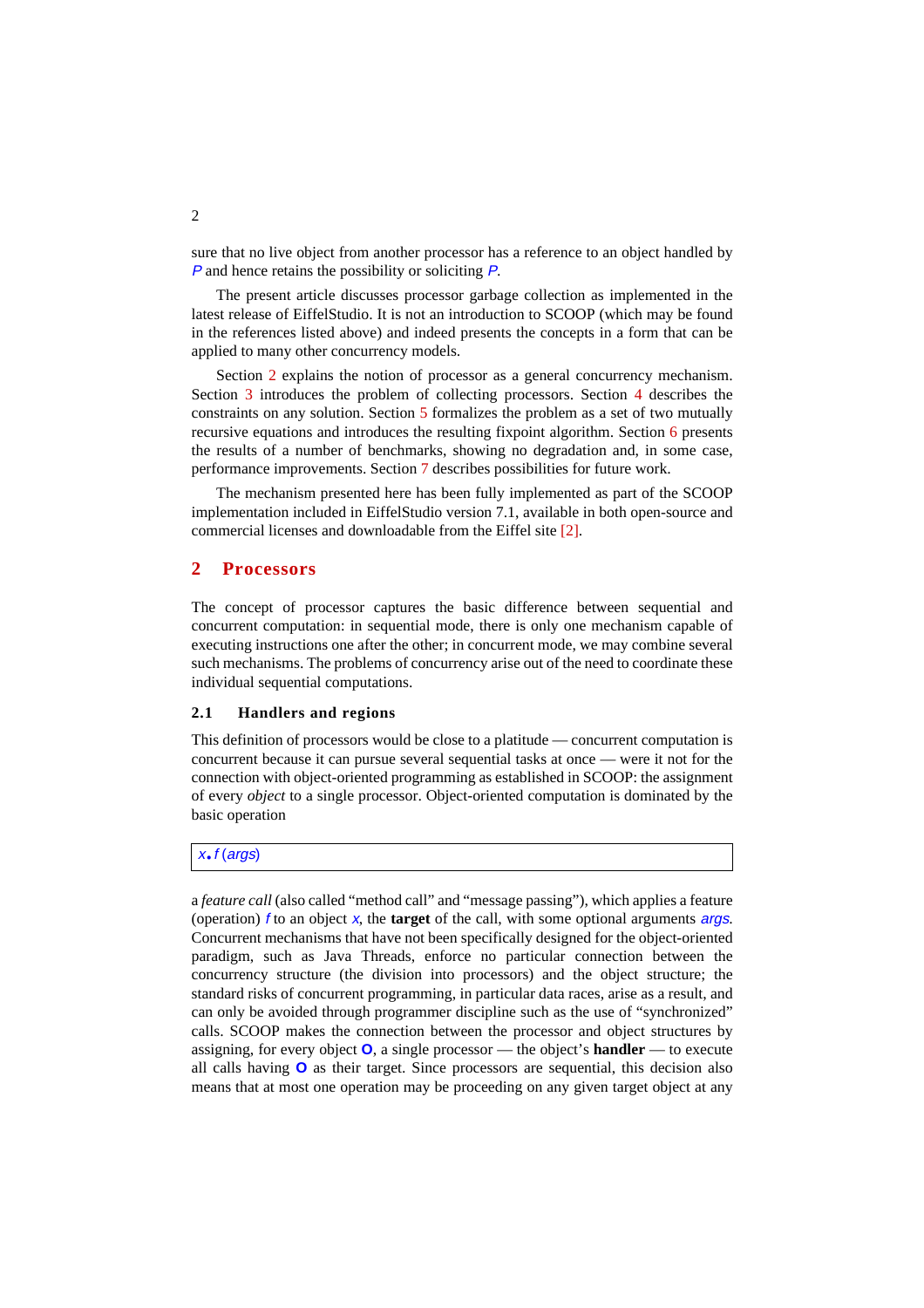given time (although compiler optimization may produce exceptions to this rule as long as they preserve the semantics).

The practical consequence of this policy is a partition of the object space in one-toone correspondence with the set of processors:



**Fig. 1**: Processors cause a partition of objects into regions

Each element of the partition, containing all the objects handled by a particular processor, is called a **region**.

In the figure, a call may be executed on behalf of the object **OA**, and hence as part of a computation performed by its handler, the processor A; since the call has the target <sup>x</sup> denoting the object **OB**, handled by another processor B, it will be executed by B.

A call handled by a different processor, as here since the call starts from A but is executed by B on its behalf, calls for appropriate semantics; specifically in SCOOP, the call is:

- **Asynchronous** if the feature is a command (a procedure, executing some actions), since there is no need in this case for  $A$  to wait; if it did, there would be no benefit from concurrency.
- **Synchronous** if it is a query (a function computing a result, or a lookup of a value in a field) since in this case the result is needed for the computation to proceed. This is the mechanism of wait by necessity  $[1]$  [\[5\]](#page-13-1).

To make this specific behavior clear, programmers must declare **separate** (the only new Eiffel keyword for SCOOP) a variable such as  $x$  to specify that it may denote objects handled by a processor other than the current object's handler. Such a declaration does not specify the processor; it simply states that this processor may be different, and hence lead to a different semantics for calls. The SCOOP type system [\[8\]](#page-13-4) guarantees semantic consistency; in particular it is not permitted to assign from separate to non-separate.

#### **2.2 Call vs application**

One of the consequences of treating command calls with a separate target as asynchronous is to introduce a refinement of the classical notion of feature call  $x$ .  $f(args)$ . In a concurrent context we must distinguish between the feature's *call* and its *application*:

• The calling processor (A in the earlier figure) executes a call. If the call is asynchronous, the processor does not wait and proceeds to its next instruction. At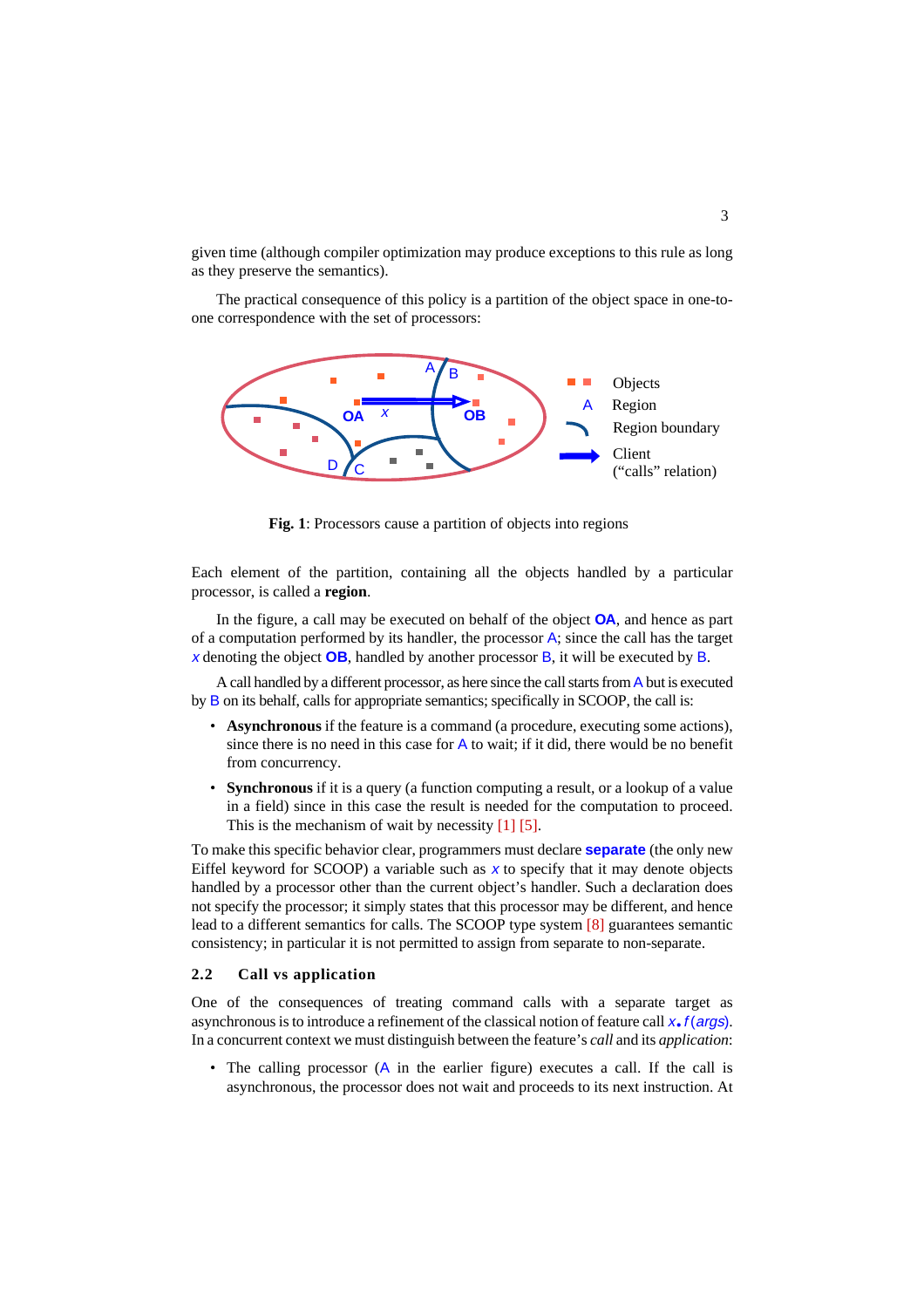the implementation level, the only needed operation is to **log** the call with the supplier processor, which typically uses a queue to record such logged requests).

• At some later time, the supplier processor  $(B \text{ in the figure})$  will be ready to execute the call's instruction. This is the actual **application** of the feature.

This separation between call and application is the defining property of asynchrony as permitted by concurrent computation.

### <span id="page-3-1"></span>**2.3 Call logging**

Every processor may log several separate calls to different processors. One way to implement processors is to set up each of them as a loop that looks at the queue of logged calls, retrieves one call, and applies it. It is not possible to determine automatically when to terminate this loop (any more than to solve any other general termination problem). We may note, however, that a processor is no longer useful when:

- No calls are logged on it (at the implementation level, its queue is empty).
- No object from another (live) processor contains a reference to one of its own objects.

Note that the second condition does not imply the first: even though the client processor A that executed  $x \cdot f$  (*args*) had a reference — namely,  $x$  — to an object **OB** of the supplier processor  $B$  at the time of the call,  $A$  may not be keeping any direct interest in the result of the call; the operation that executed  $x \cdot f (args)$  may itself have terminated and the object **OA** that contained it may have been reclaimed. It is still obligated, however, to execute the logged operation.

## <span id="page-3-0"></span>**3 Collecting processors**

We will now review the issues raised by extending traditional garbage collection to a concurrent environment.

#### **3.1 The need for processor garbage collection**

For general discussions of concurrency, and for writing concurrent programs, it does not matter how the processors are physically implemented; the general definition that a processor is a mechanism capable of executing instructions sequentially suffices. In the context of the present discussion a processor is a software mechanism; in the current EiffelStudio implementation, processors are indeed implemented as threads, although future versions may provide other representations, particularly in a distributed context.

Concretely, a processor gets created every time a creation instruction (equivalent to a "new" in C++/Java syntax) is executed with a separate target:

```
create x. make (...) -- With x: separate T for some type T.
          -- make is the creation procedure (constructor).
```
(Here too compilers optimizations may avoid the creation of a new physical resource, for example the implementation may reuse an existing thread, but conceptually the instruction creates a new processor.)

Since processors are allocated dynamically, the same problem arises as with objects in ordinary object-oriented programming languages supporting dynamic object allocation (such as Java, Eiffel or C#): some processors may become unused; if not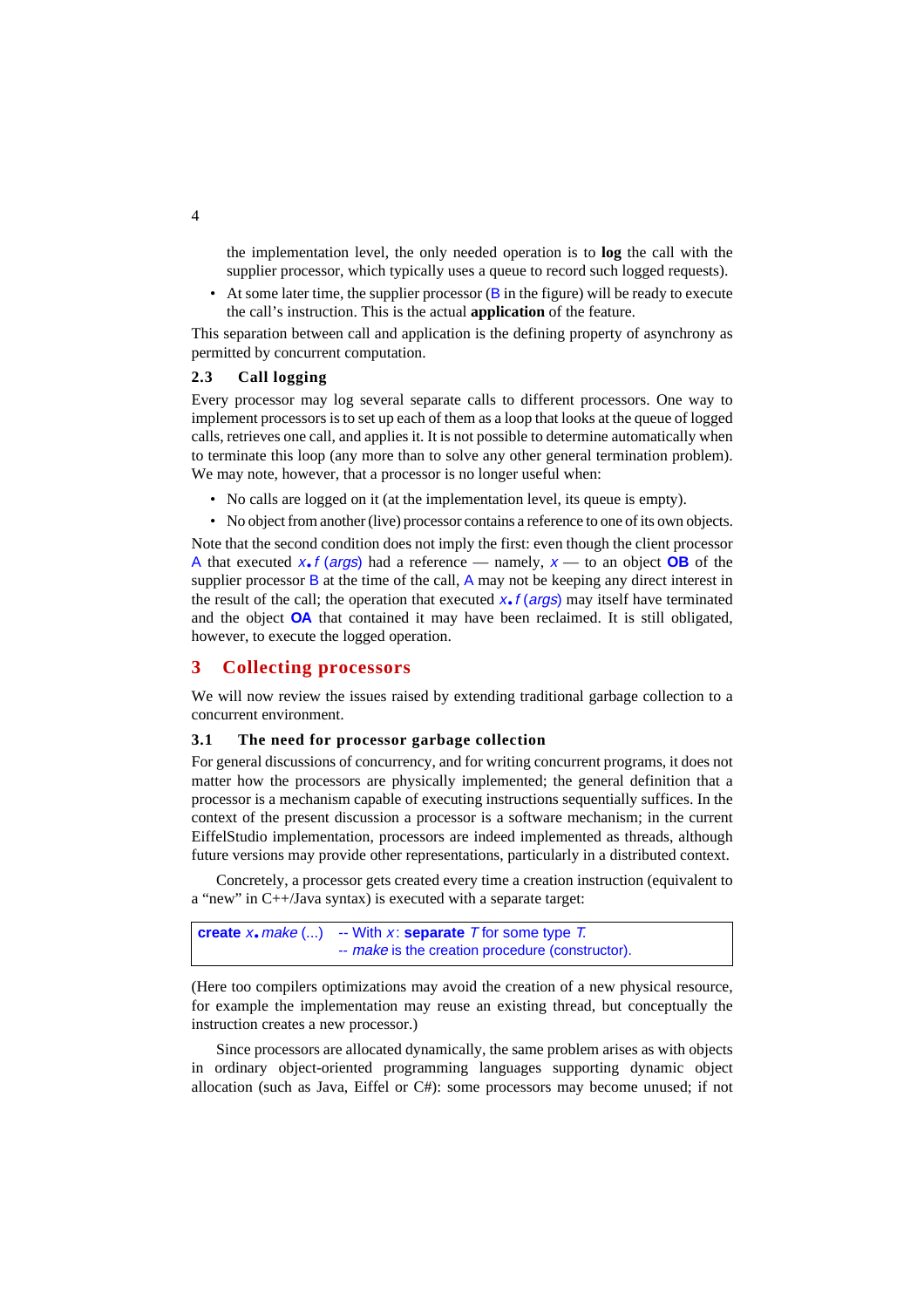reclaimed, they will waste resources, and possibly lead to resource exhaustion and program freezing. For example an inactive thread takes up space to hold its local data, and takes up CPU time if the thread scheduler continues to examine it. As with objects, it may be desirable to reclaim — garbage-collect — unused processors.

### **3.2 Challenges of processor GC**

Object garbage collection is a classic research topic with an abundant literature, which we will not attempt to review, referring the reader instead to  $[4]$ . To what extent can the concepts apply to processor GC?

Any garbage collection mechanism, whether for objects or for some other resource, conceptually includes two aspects: *detection*, which identifies unused resources, and *reclamation*, which frees them or recycles them for new needs. Typical schemes such as "mark-and-sweep" refine this idea: the mark phase implements detection by traversing the object structure, starting from a set of root objects known to be alive and recursively following all references to flag all the objects it reaches; the sweep phase implements reclamation by traversing all memory and reclaiming all unmarked objects (as well as unmarking all objects in preparation for the next GC cycle).

In trying to transpose these concepts to processor collection, the principal issue is that it is not sufficient, for detection, to determine that a processor has no more instructions of its own to execute: another condition, already noted in [2.3,](#page-3-1) is that *none of its objects has an incoming reference from an object handled by another processor*. Were such a reference to exist, it could later on cause a new request for computation if the other processor is itself (recursively) still active. This specification is sufficiently delicate to require a formal specification, to be given in section [5.3.](#page-7-0)

## <span id="page-4-0"></span>**4 Practical requirements on an objects+processors GC**

An effective solution to processor collection must take into account a number of practical issues.

## **4.1 Triggering conditions**

In classical object GC, the trigger for a collection cycle is typically that memory usage has gone beyond a certain threshold.

The concurrent GC scheme adds another threshold, on the number of processors. If processors have been allocated beyond that threshold, the GC will be triggered to reclaim any unused processors.

#### <span id="page-4-1"></span>**4.2 Root objects**

The need to take object references into account shows that the mechanisms of object GC and processor GC are not independent, but mutually recursive. In line with this observation, the algorithm that we have implemented integrates processor GC within the preexisting object GC algorithm, maintaining a queue of active processors initialized with the processors known to be active (the processors that still have instructions to execute) and enriching it, during object traversals, with the processors handling objects that are found to be reachable.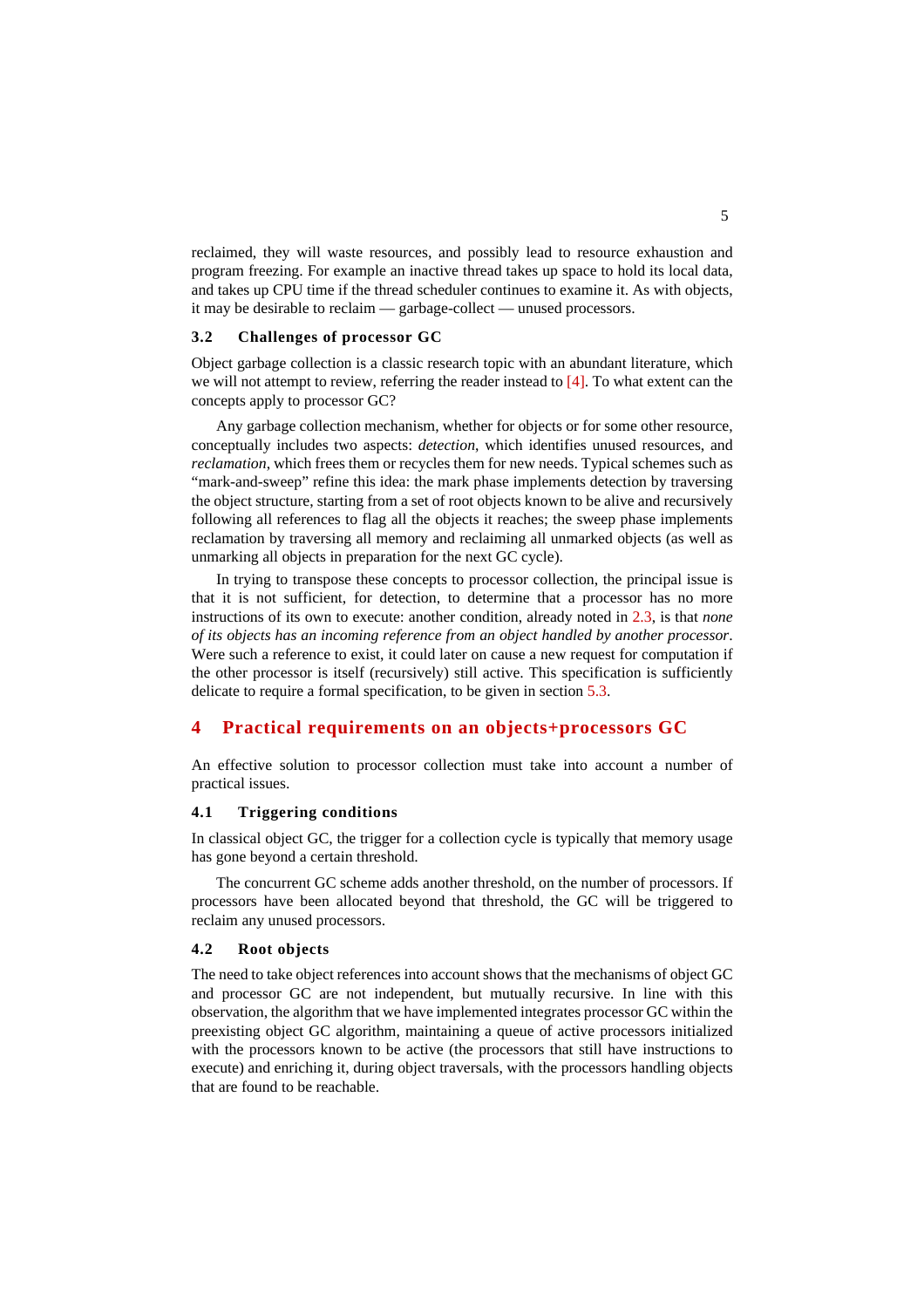The concurrent setup introduces one more issue not present in sequential GC: root objects. All GC algorithms need to start from a set (the *root set*) of objects known for sure to be alive (the *root objects*). The first complication is that we must deal not with a single root set but with a multiplicity of root sets, one per processor. Another issue arises in the case of global objects; in the Eiffel context these are the result of "once functions" (functions that, as the name implies, are executed — "applied" in the earlier terminology — only once, upon their first call, with the result saved and returned in any subsequent call). In another language, static variables would raise a similar difficulty. If there are no references from other processors to the result of a once function, the basic algorithm just outlined would collect it; this behavior is clearly unsound, but the solution of treating all such objects as roots is also unsatisfactory as they would then never be collected even though some of them may not be live.

#### **4.3 Memory overhead**

Taking processors into account requires supplementary memory structures. In particular it is necessary to record a "processor ID" for any object, identifying the object's handler. Fortunately, we were able in EiffelStudio's internal representation of objectsto reuse two heretofore available bytes. As a consequence, the memory overhead is zero.

### <span id="page-5-0"></span>**4.4 Time overhead**

A straightforward extension to conventional object GC would handle every processor as if it were an object. Such a special processor object would contain references to the objects in its root set and, conversely, every object would have an implicit reference to the processor object corresponding to its processor ID.

This solution introduces an overhead since it adds a conceptual reference to every object. The benchmarks (see section [6.4](#page-11-0)) confirm that the overhead would be significant. The algorithm described below avoids it by separating the objects and the processors. In addition:

- The overhead during object traversal consists of a single unconditional write that can be efficiently handled by the out-of-order instruction execution available on today's CPUs.
- All the memory used to track live processors is allocated in a very small contiguous chunk that fits the CPU cache; this technique avoids cache misses and reduces the write time to the minimum.
- The most expensive traversal part associated with the root sets of the processors is executed separately.

The result of these optimizations, confirmed by the benchmarks of section  $6$ , is that the implementation avoids any significant slowdown as compared to the non-concurrent GC collecting objects only, and in fact slightly improves the performance in some cases.

#### **4.5 Object revival**

Many GC-enabled languages and environments offer the possibility of associating with objects of a certain type a "finalization" routine (in Eiffel, dispose from the library class DISPOSABLE) which will be called whenever a GC cycle reaches one of these objects, say A, considered dead. In the absence of any restriction, such a mechanism threatens the soundness and completeness of the garbage collector:

6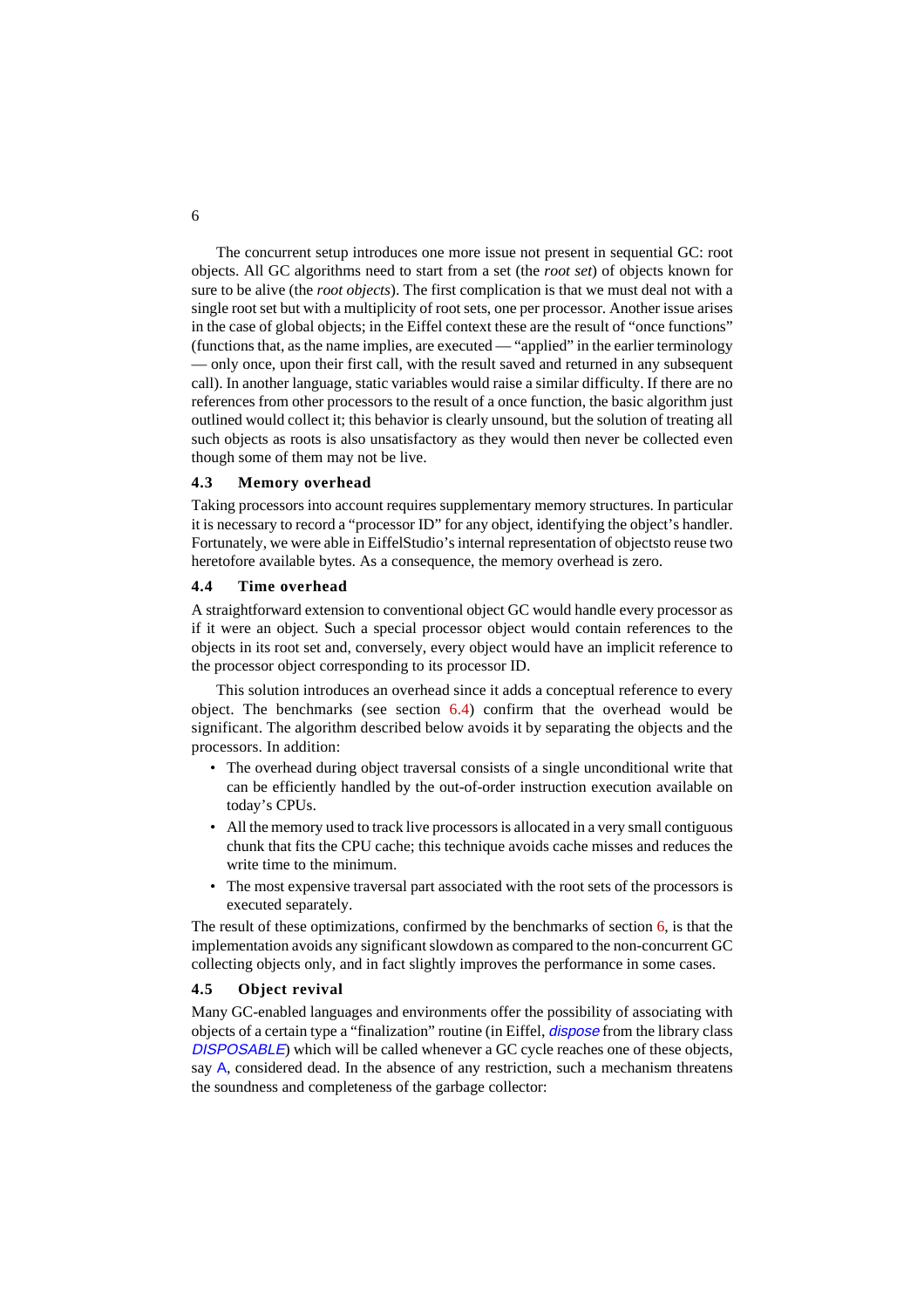- Although A has been marked as dead (ready for collection), the finalization routine could add a reference to A from some other object B that is live, reviving A and preventing its collection.
- The routine could execute a call  $x \cdot f$  (...) using a reference x in A, but the corresponding object C might be dead.

In a concurrent setting the referenced objects could have a different handler, so finalization could cause the revival of a processor.

Because of these problems, the Eiffel environment enforces a strong restriction on finalization routines, both in a sequential setting and in SCOOP: such a routine may not include any qualified call (that is to say, any call  $x$ , f(...) with an explicit target x). Unqualified calls  $(f(...))$ , applying to the current object) are permitted.

### **4.6 Partial GC**

Modern "generational" object GC systems support partial garbage collection, which reclaims some objects without traversing the entire heap. The EiffelStudio implementation performs frequent partial collection, which minimizes the performance impact on the computation, and occasional full collection, to reclaim any dead objects that the partial GC cycles did not detect.

As will be detailed below, object GC in a concurrent context mutually depends on processor GC. We have not yet found a way to integrate this double GC mechanism in the partial collection algorithm. As a consequence, processor GC only occurs during the full collection cycles.

#### <span id="page-6-0"></span>**5 Devising an objects+processors GC problem**

We now describe the GC design, starting with an informal description of the problem and continuing with a mathematical description and a presentation of the algorithm.

#### **5.1 Root sets**

As noted in [4.2](#page-4-1), the starting point of any GC process is the root set. In a concurrent setting the root set contains two parts:

- A set of *system-wide root objects*, not related to any processor.
- For each live processor, a set of *processor-specific root objects*.

The precise definition of liveness for processors appears next [\(5.2\)](#page-7-1).

The second part, processor-specific root objects, includes for each processor: objects on its call stack; objects on its evaluation stack (when the implementation uses interpreted code); objects on other run-time stacks (in the presence of calls to external software, as supported for example by Eiffel's  $C/C++$  interface); results of processor-level once functions; activation records containing the targets and arguments of separate feature calls.

As specified, we need only consider the processor-specific root object sets of *live* processors. This property causes a modification of the object GC algorithm: instead of starting from all potential root objects it can restrict itself to live processors.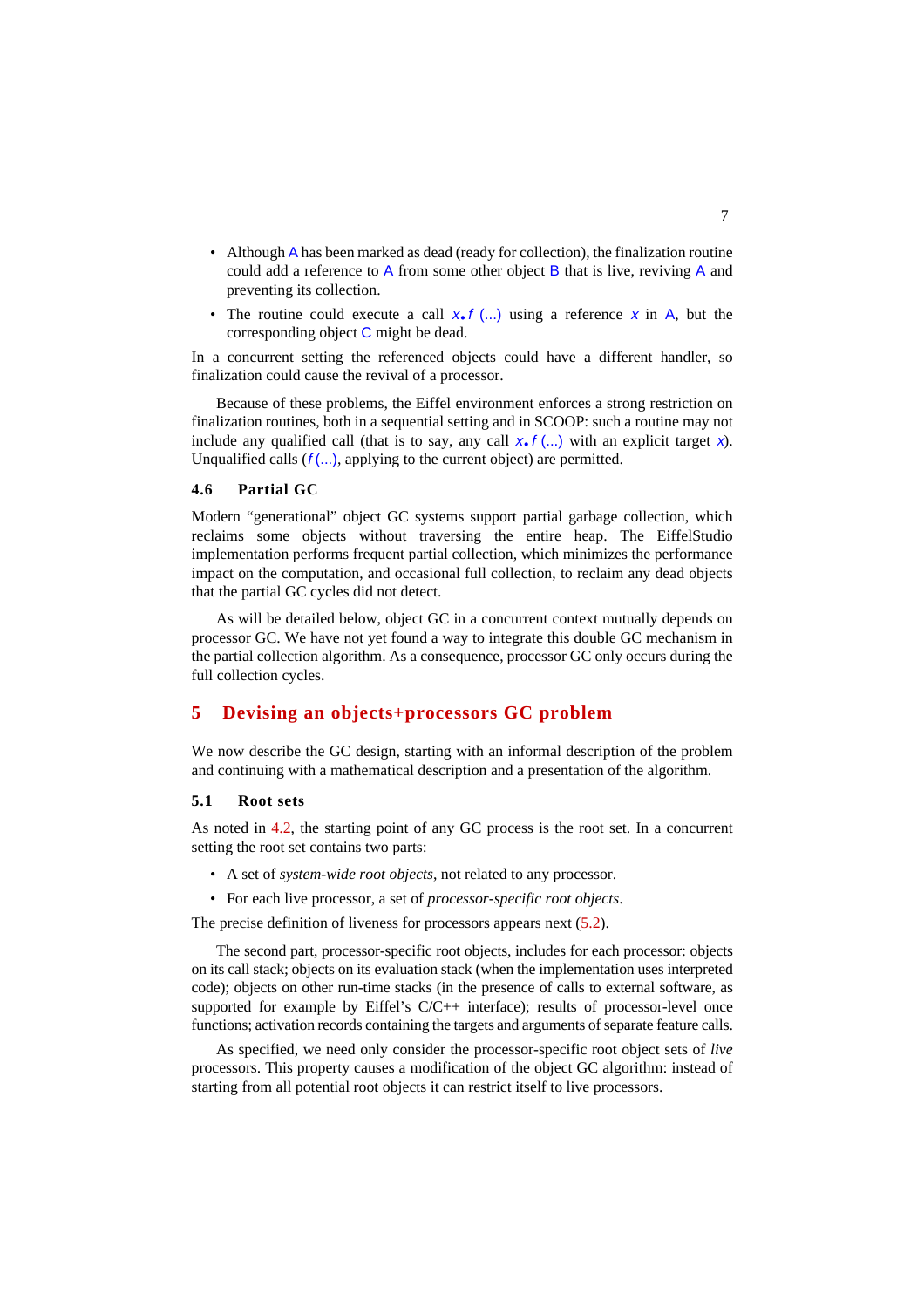#### <span id="page-7-1"></span>**5.2 When is a processor ready for collection?**

To determine when processors are "live" and "dead", we note that the typical steps in the life of a processor are the following:

- On processor creation, logging a call to a creation procedure (constructor, such as *make* in the instruction **create**  $x$ . *make*  $(...)$  where  $x$  is separate, which creates a new object on a new processor and initializes the object through *make*).
- As a result of a call from another processor, logging a separate feature call.
- If the log queue contains a call ready for application, removing it from the queue and applying the feature.

A processor is dead when it cannot perform any useful work, right now or in the future. This is the case when both:

- It has no currently logged calls.
- No calls can ever be logged in the future.

The first condition is local to the processor; the second one involves the entire system. This second condition, however, is undecidable. We need a stronger condition that can be checked; that condition is that the processor's objects are not reachable through references from live objects (from any processors). It is clearly stronger than needed, since we do not know that such references will ever be followed, but it is sound. Hence the definition of liveness that we retain for practical purposes:

#### **Definition: dead, live processor**

A processor is **dead** if both:

- 1 It has no calls logged and not yet applied.
- 2 None of its objects is referenced by a live object.
- A processor is **live** if it is not dead.

The set of live objects, necessary for the second part of the definition, is obtained by traversal of the object structure starting from the root set. We have just seen, however, that the root set includes the processor-specific root sets of live processors. As a consequence, the definitions of liveness for objects and processors are mutually recursive; they will now be formalized.

#### <span id="page-7-0"></span>**5.3 Formal description**

We may describe the processor collection object mathematically as follows. The two sets of interest are  $LO$ , the set of live objects, and  $LP$ , the set of live processors. They will be defined by a set of two mutually recursive equations.

We assume a set  $BP$  (for "basic processors") of processors known to be live — as their log queues are not empty — and a set  $BR$  ("basic roots") of objects known to be live.

The function  $h$  (for "handler") maps objects to their processors. We will write  $h$  (o) not only when  $o$  denotes a single object but also when it denotes a set of objects, the

## 8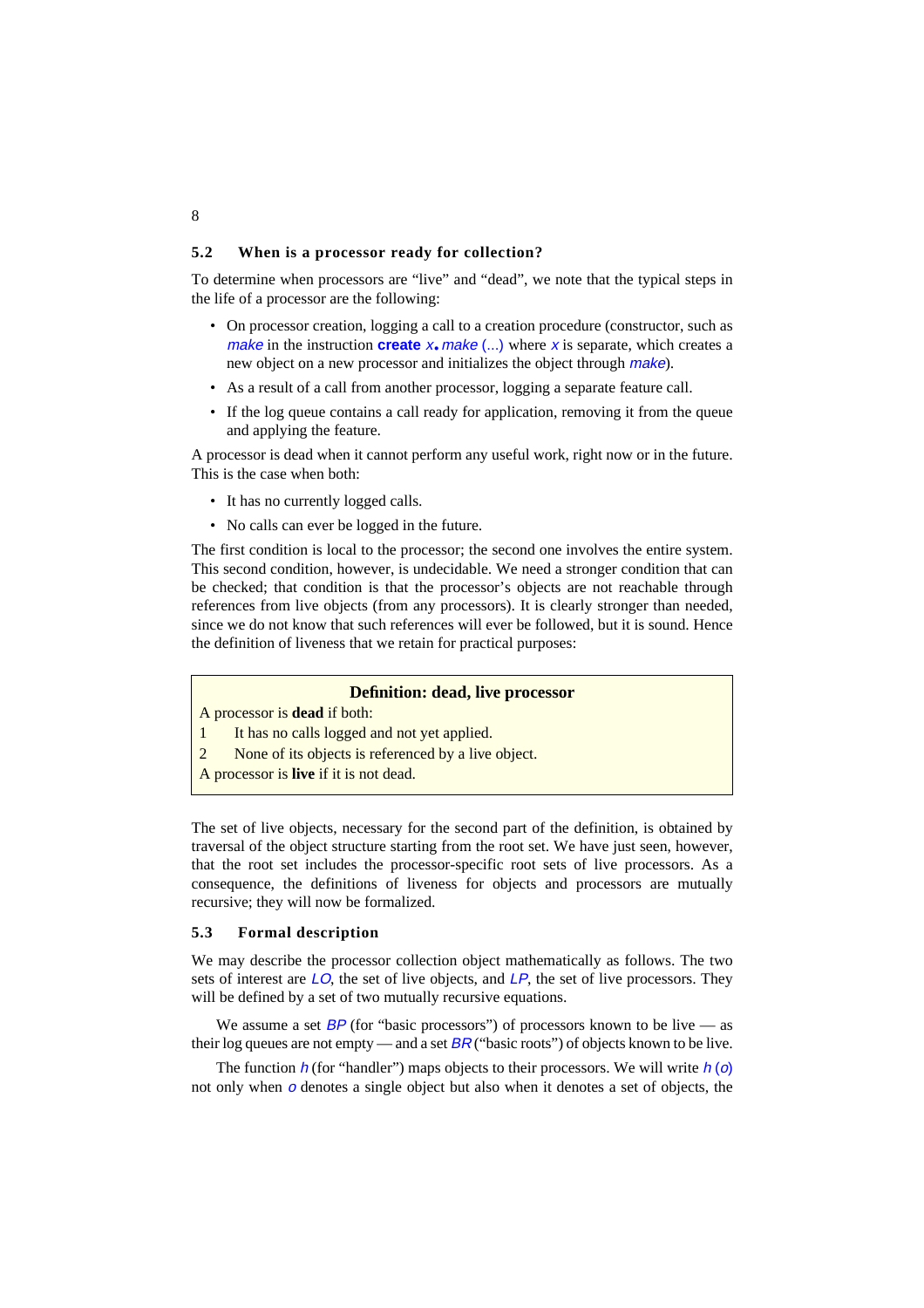result then being a set of processors. In other words we use the same name  $h$  for the handler function and the associated image function.

For a processor  $p$ ,  $r$  ( $p$ ) ( $r$  for "roots") denotes the set of its root objects. As in the previous case, r will also be applied to sets of processors;  $r(P)$ , for a set P of processors, denotes the union of the individual root sets of the processors in <sup>P</sup>.

The set of objects to which an object  $o$  contains references (links) is written  $s$  (o) (s for "successors"), again generalized to sets of objects. As usual, \* denotes reflexive transitive closure, so that the set of objects reachable from the objects in a set O is  $s^*(O)$ .

The sets *LO* and *LP* of live objects and processors depend on each other and on the reference structure, as defined by the following equations:

<span id="page-8-1"></span><span id="page-8-0"></span>

| LO | $=$ $s^*(BR \cup r(LP))$ | /1/ |
|----|--------------------------|-----|
| LP | $= BP \cup h (LO)$       | /2/ |

### **5.4 Algorithm**

[/1/](#page-8-0) and [/2/](#page-8-1) is a fixpoint equation of the form  $f = \tau$  ( $\hat{f}$ ) on functions f applying to [LO, LP] pairs. We are looking for a minimum fixpoint (with respect to the partial order defined by set inclusion, generalized to [*objects, processors*] subset pairs), since we should only retain objects and processors that are strictly necessary, and reclaim any others. The function  $\tau$  is monotonic; since the underlying sets of objects and processors are finite, fixpoint theory tells us that a minimal fixpoint exists and can be obtained as the finitely reached limit of the sequences  $LO_i$  and  $LP_i$  defined as follows:

| LO <sub>0</sub> | <b>BR</b>                  | /3/ |
|-----------------|----------------------------|-----|
| $LP_0$          | <b>BP</b>                  | /4/ |
| $LO_{i+1}$      | $=$ $s (LOi \cup r (LPi))$ | /5/ |
| $LP_{i+1}$      | $= LP_i \cup h (LO_i)$     | /6/ |

which readily yields the basic algorithm:

<span id="page-8-2"></span>

| from                                                    |                                     | 17 I |
|---------------------------------------------------------|-------------------------------------|------|
| $LO := BR$ ; $LP := BP$                                 | -- <i>done</i> initialized to False |      |
| until                                                   |                                     |      |
| done                                                    |                                     |      |
| <b>loop</b>                                             |                                     |      |
| saved $LO := LO$                                        |                                     |      |
| $LO := s (LO \cup r (LP))$                              |                                     |      |
| $LP := LP \cup h$ (saved_LO)                            |                                     |      |
| $done := "No change to LO and LP since last iteration"$ |                                     |      |
| end                                                     |                                     |      |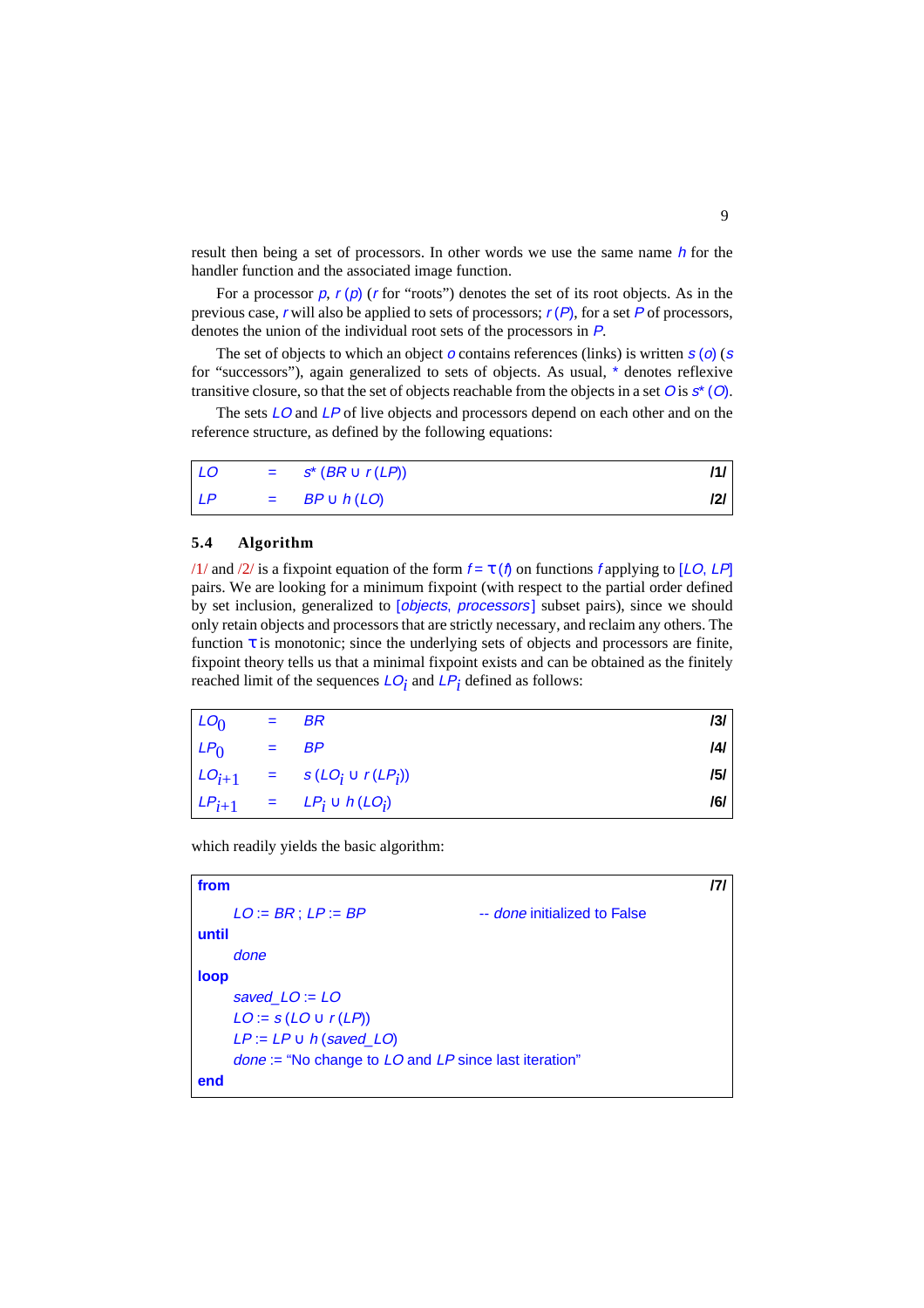The algorithm is guaranteed to terminate as a consequence of the preceding observations. In practice we can do away with **saved\_LO** since the algorithm remains sound if we replace the body of the loop by just

 $LO := s (LO \cup r (LP))$  $LP := LP \cup h (LO)$ done := "No change to LO and LP since last iteration"

The algorithm can be further improved by computing at each step the difference between the new and old values of LO and LP, rather than recomputing the whole sets each time. [/7/](#page-8-2) with these two improvements (for the details of the implementation, the reader can refer to the open-source code available from  $[2]$ ) is the basic algorithm for combined object-processor collection, as has been implemented in EiffelStudio 7.1.

## <span id="page-9-0"></span>**6 Performance evaluation**

To evaluate the performance, we wrote three test programs that allocate up to 10 million objects and use up to 100 processors. Calculations have been performed on a computer with a 3.2GHz AMD Phenom II processor and 4GB of RAM.

The first test involves independent data structures, each local to a processor; the next ones use structures that are distributed among processors.

#### **6.1 Test setup**

Each test proceeded through the following procedure, repeated fifty times with the results then averaged:

- Turn off garbage collection (through the corresponding mechanisms in the Eiffel libraries).
- Create object structures.
- Explicitly trigger a full garbage collection (again through a library mechanism).

## **6.2 Test results**

The first test is intended to assess the basic overhead of adding processor GC to object GC, in the case of independent data structures. It creates full binary tree structures, with various heights, on different processors. All the nodes in each tree have the same handler, so that garbage collection could be performed almost independently on different processors.

Figure 2 shows the time dependency on number of processors for two tree depths. Numbers of objects in this figure and the following ones are in thousands.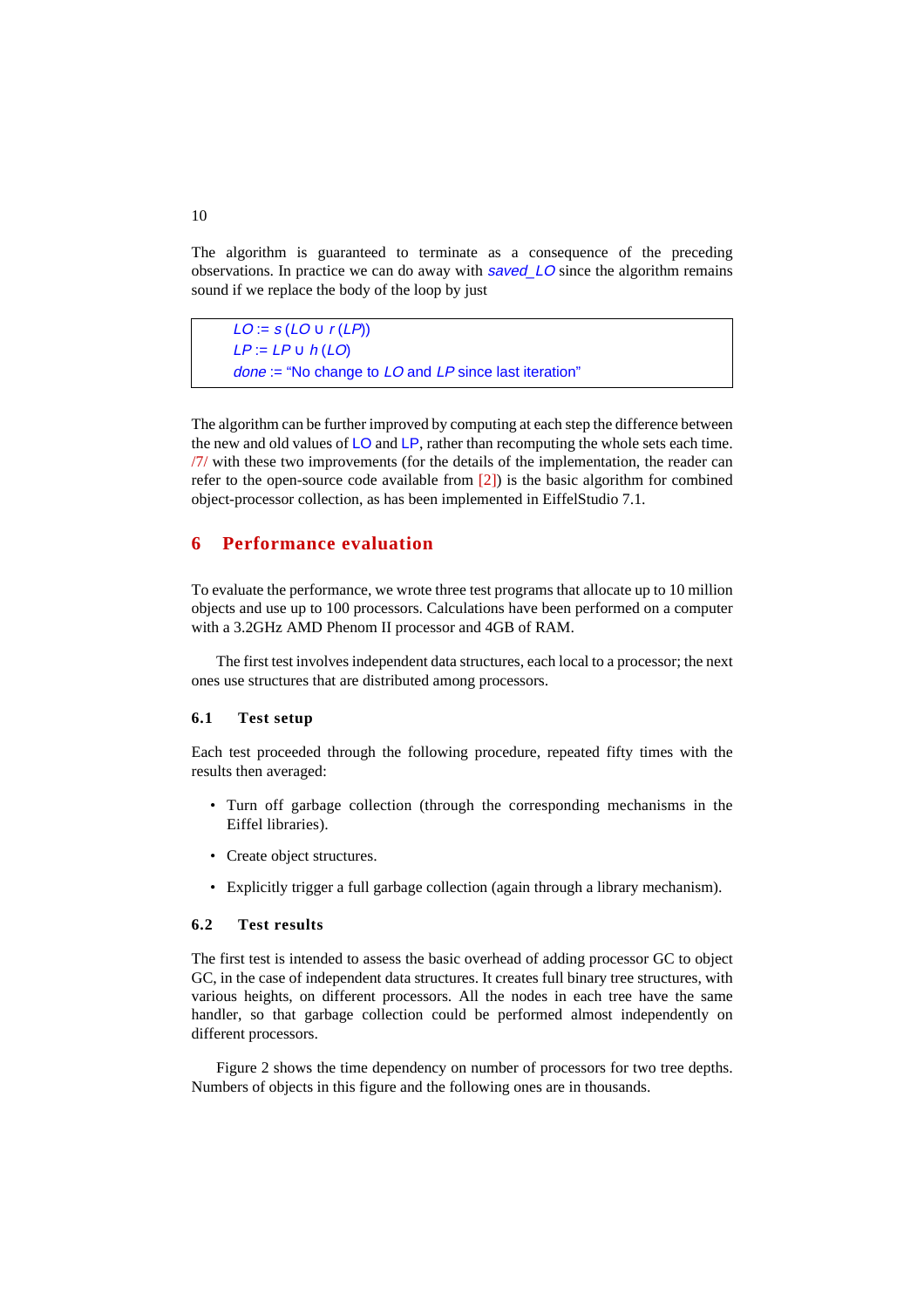

**Fig. 2**: Processor-specific binary trees

The second test consists of cyclic structures, with nodes randomly allocated to processors; it is intended to measure the GC algorithm's ability to move from processor to processor during the marking phase, and to collect structures with cyclic links. Figure 3 shows the time dependency on the number of processors ((a) and (b)) and objects ((c) and (d).



**Fig. 3**: Randomly distributed cyclic structures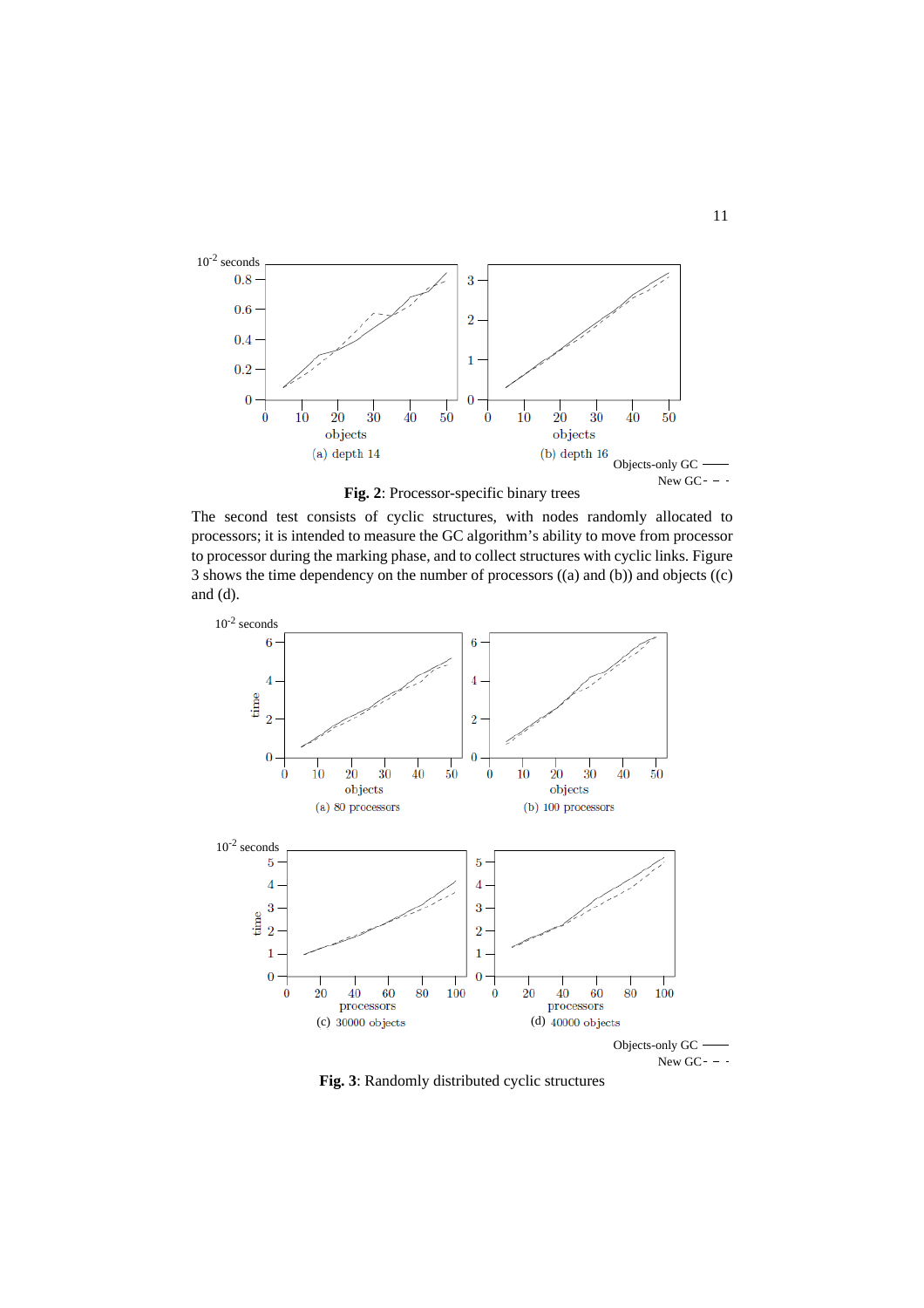The next test randomly creates objects on processors. From each object, up to ten random links to other objects were created. Because of the large number of objects, their spread across processors, and the large number of links, this test yields many interesting cases for the algorithm. Figure 4 shows the outcome.



**Fig. 4**: Random processor allocation and numerous links

#### **6.3 Assessment**

The results shown above indicate that in general the new algorithm's execution time remains essentially the same as that of the previous, objects-only GC.

In some cases the new algorithm is actually faster. Several factors may explain this improvement:

- The new algorithm does not need to perform marking of objects on dead processors.
- Since it only traverses objects from live processors, there is a good chance that some of those objects were recently used by program and are available in the processor's cache. The previous algorithm could cause loads from memory in such cases.
- The new algorithm visits objects in a different order, which may have some effects on the performance.

#### <span id="page-11-0"></span>**6.4 Assessing the processor-as-object approach**

We added a test to compare the proposed algorithm and the straightforward approach of treating processors simply as objects, discussed in section [4.4.](#page-5-0) The test emulates the resulting overhead by adding a reference field to every object. Figure 5 shows the comparison with the algorithm without such reference fields.

For practical reasons, the reference field has been added in both versions; it is simply void (null) in the "new GC" version. Although this technique introduces a small difference with the real algorithm, we believe that any resulting bias is very small (and probably to the detriment of the new algorithm).

The results of the test clearly show an overhead of 6% to 12% for the processors-asobjects approach. This overhead linearly increases with the number of objects, whereas there is no noticeable increase with the retained algorithm.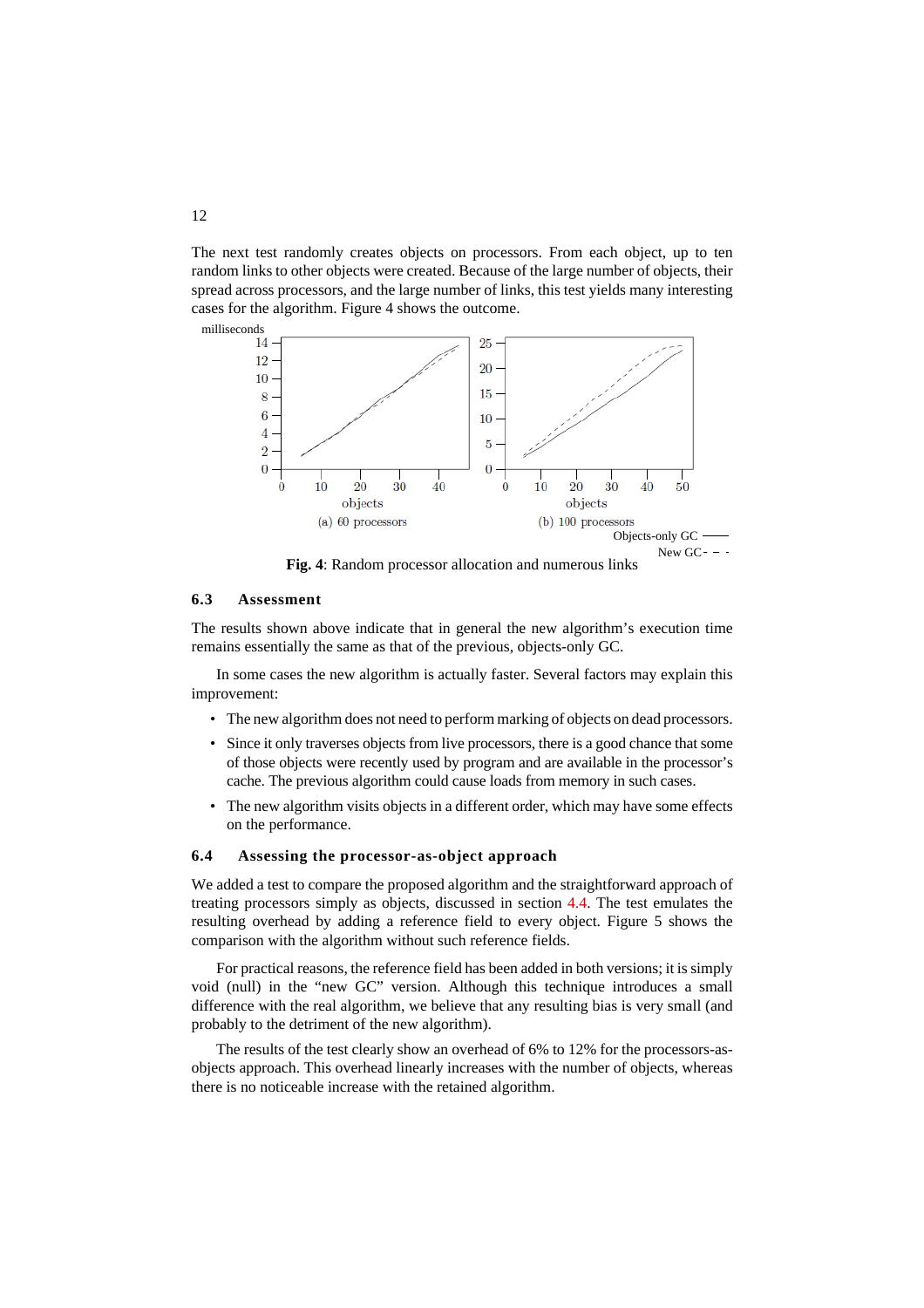

**Fig. 5**: Overhead of treating processors as objects

## <span id="page-12-0"></span>**7 Other applications and future work**

As noted, the problem address in this article, garbage-collecting processors, is essentially new. The work reported here has shown that an efficient and sound solution is possible. The key idea is to treat object GC and processor GC as intricately (and recursively) connected, modeling and performing them together.

While implemented for Eiffel and SCOOP, the algorithm relies only on the properties listed in this article, in particular the notion of processor; it is independent of many characteristics of a programming language, such as its type system, and is therefore of potential application to different models of concurrency.

Some of the highlights of the approach are that:

- Memory is not shared but distributed among execution resources.
- The algorithm makes it possible to provide information about active resources.
- At presents it only works in the context of a full GC cycles.
- There is a reachability function for memory resources.

The last requirement does not assume fine-grained resolution: it is sufficient to work on the level of memory regions belonging to the specific execution flow. The approach discussed here does use object-level information to collect unused processors, but only to demonstrate that this scheme can be naturally integrated with the existing traditional GC. This leads us to assume that the algorithm can be applied in a completely distributed setting, but we have not yet examined this extension (including support for fault tolerance) in detail.

An important topic for further research is automatic management of reclaimed execution resources. In this paper we intentionally left out the details about acquiring and releasing resources from the underlying operating environment. In some systems where these operations are costly, it may make sense to preallocate pools of execution resources and apply load balancing, to allow efficient operation in highly dynamic conditions.